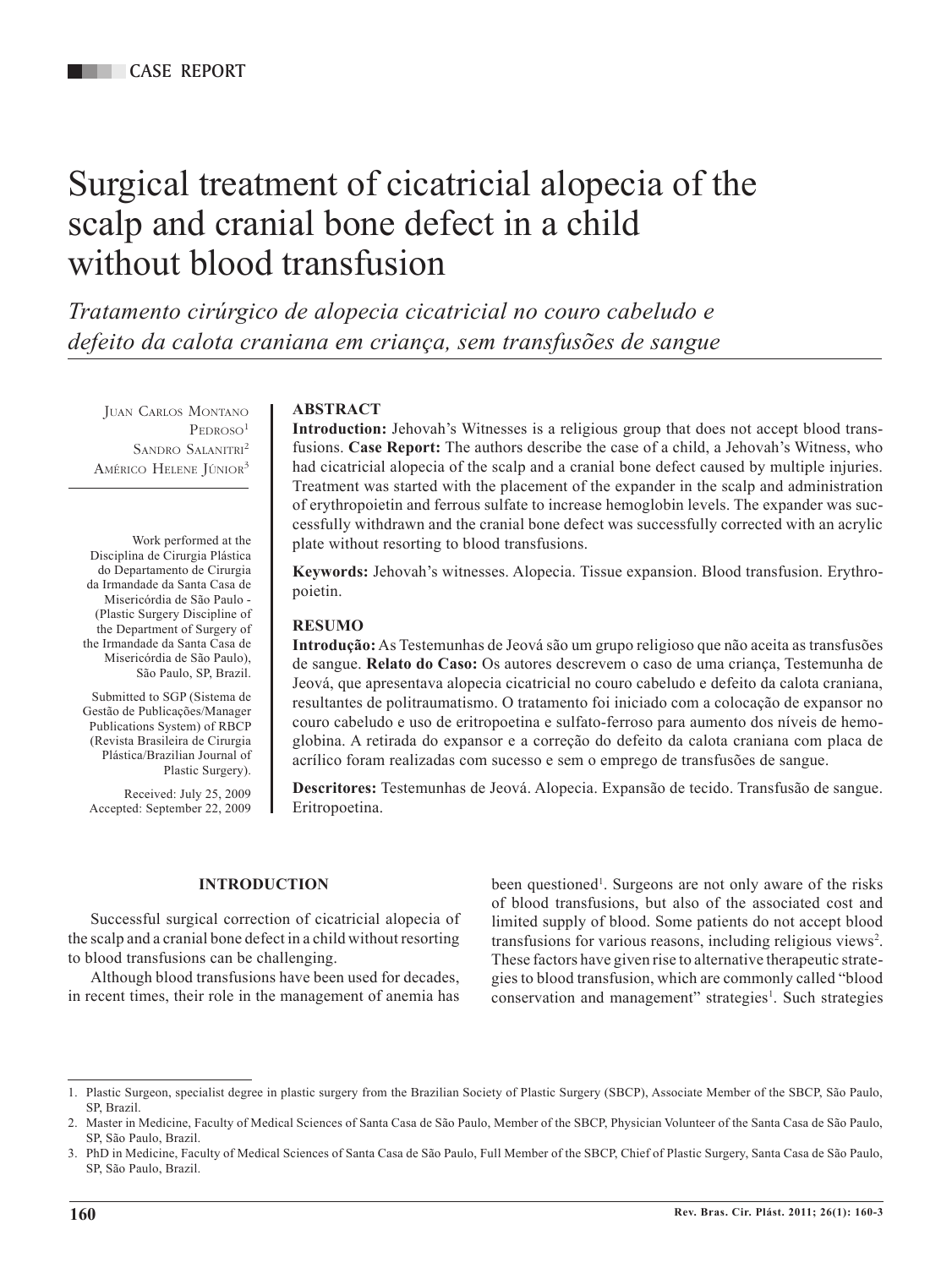should not be limited to the treatment of Jehovah's Witnesses, for whom blood transfusions are not a therapeutic option, but should form an integral part of the surgeon's routine.

Reconstruction of scalp defects is required in cases of acute trauma, tumor resection, and to treat unsightly scars and alopecia. Tissue expansion should be considered, especially in the case of more extensive lesions for which the use of local flaps is inadequate because of the extent of the defect or the traumatized tissue<sup>3</sup>.

This case report describes surgical treatment of cicatricial alopecia of the scalp with tissue expansion and correction of the cranial bone defect in a child, a Jehovah's Witness, by applying alternative strategies to blood transfusion.

#### **CASE REPORT**

B.L.A., a 9-year-old male Jehovah's Witness, was a victim of a car accident at 6 years of age and suffered multiple trauma, resulting in scalping and skull fracture in the right orbitofrontal region. His injuries were treated with suturing of the dura mater at the edges of the bone, debridement of devitalized tissues, and local rotation of the flap of the scalp. Alternative treatments to blood transfusions were used at the time, and the case report was published<sup>4</sup>.

Three years later, the patient presented with extensive cicatricial alopecia in the right temporoparietal and frontal region, sequelae of his injuries. A computed tomography scan revealed small areas of cortical-subcortical hypoattenuation in the right orbitofrontal region with the appearance of sequelae (Figure 1A). Because the extent of cicatricial alopecia was large, we opted to correct it by scalp tissue expansion. Alternative strategies to blood transfusion were used to comply with the patient's religious views.

Epinephrine solution (1:250,000) was infused under general anesthesia to reduce intraoperative bleeding. A 480 ml kidney-shaped expander was placed in the subgaleal plane through a right temporal and parietal incision. The preoperative hemoglobin level was 12.5 g/dl, and decreased to 12.4 g/dl on the first postoperative day.

The patient underwent conventional scalp tissue expansion on a weekly basis, attaining a final volume of 660 ml (Figure 1B). In order to increase hemoglobin levels in preparation for the second surgery, during which there was a greater risk of bleeding, the patient received 10,000 IU (300 IU/kg) alpha-erythropoietin subcutaneously 3 times a week, commencing 4 weeks before the surgery, for a total of 9 applications. The patient's serum ferritin level before the erythropoietin treatment was 107.7 ng/ml, which is within the reference range for his age, indicating adequate iron storage. The hemoglobin level was 12.4 g/dl. Oral elemental iron (5 mg/kg daily) and a multivitamin supplement were prescribed. An increase in the number of reticulocytes was observed 7 days after the start of erythropoietin treatment

and iron supplementation. At the end of the treatment, the hemoglobin level had increased to 15.5 g/dl.

The second surgery was performed under general anesthesia, starting with the infiltration of 1:250,000 adrenaline solution. The expander and the areas affected by cicatricial alopecia were removed. The neurosurgical team repaired the defect of the right orbitofrontal cranial bone by placing an acrylic plate (Figure 1C). The flap of expanded scalp was advanced fully to cover the defect (Figure 1D). One day after the surgery, the hemoglobin level was 12.1 g/dl. The



*Figure 1 – A: Computed tomography scan showing right orbitofrontal sequelae. B: Picture of the patient after completion of scalp expansion. C: Intraoperative view after placement of the acrylic plate. D: Expanded scalp flap before advancement.*



*Figure 2 – A, B, and C: Preoperative images. D, E, and F: 4 months after the surgery.*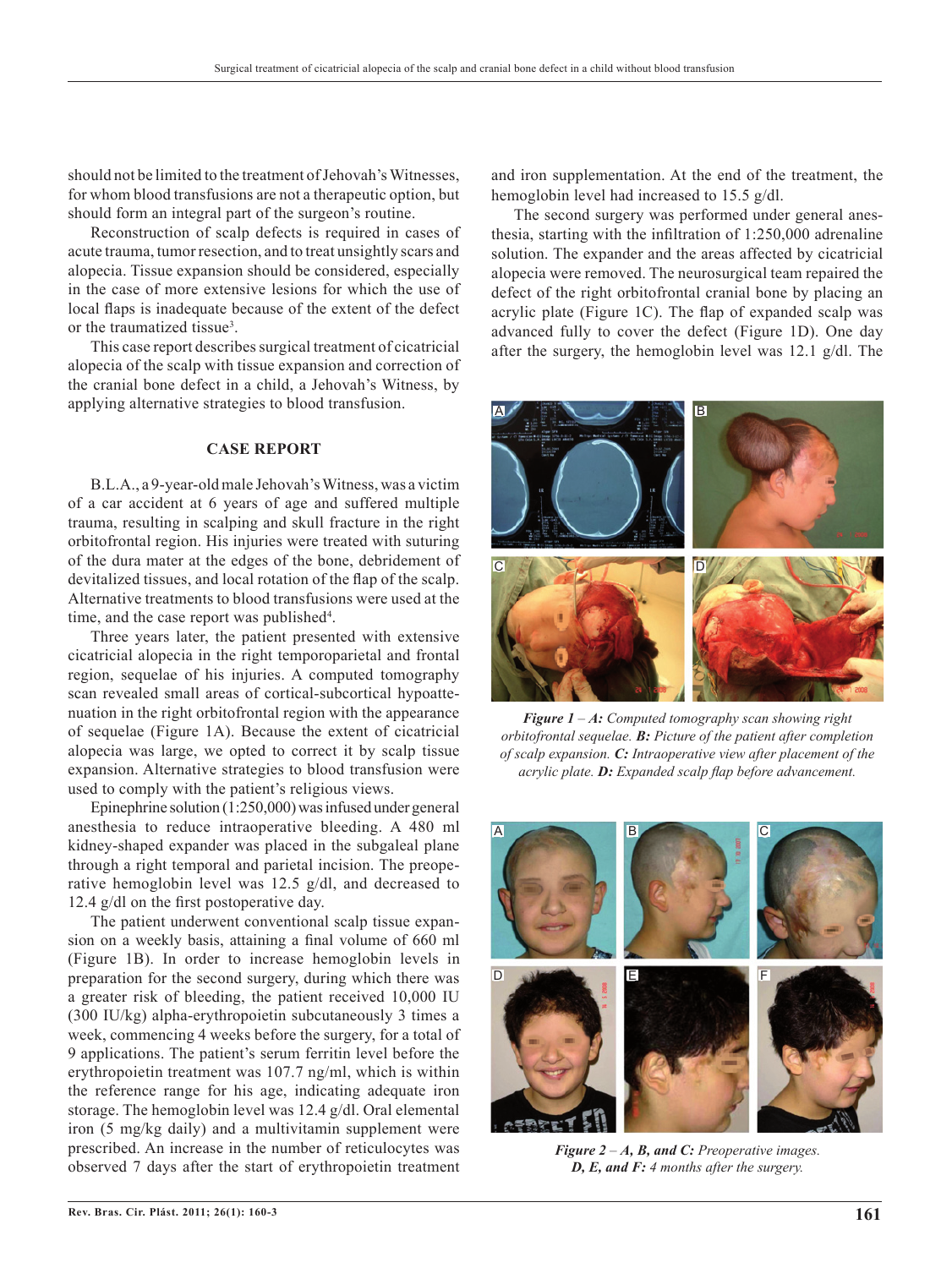patient was discharged on the second postoperative day, and the outcome was excellent (Figure 2).

#### **DISCUSSION**

Blood conservation and management has been defined as "the appropriate use of blood and blood components with a goal of minimizing their use"<sup>1</sup>. The exposure of patients to blood transfusions can be minimized by the systematic use of multiple blood conservation techniques that involve the proper use of drugs, equipment, and surgical techniques either separately or in combination. Several surgical and anesthetic techniques have been developed to reduce blood loss, such as endoscopy and laparoscopy; hemostatic surgical instruments (e.g., electrocautery and the argon beam coagulator); biological materials such as fibrin glue that reduce bleeding; techniques that increase vasoconstrictor solution infiltration; the use of drugs that stimulate the production of platelets (e.g., recombinant IL-11); drugs that reduce blood loss during surgery, such as prothrombin complex concentrates and antifibrinolytics (tranexamic acid); desmopressin (which reduces bleeding in patients treated with NSAIDs before surgery); drugs that help reduce acute bleeding (e.g., Factor VIIa); anesthesia with controlled hypotension; acute normovolemic hemodilution; intraoperative cell recovery; and maintenance of normothermia (hypothermia reduces platelet function, thereby increasing bleeding) $5,6$ .

In this case, the frontal skull bone defect was corrected with an acrylic plate, although the use of an external parietal plate removed without craniotomy is the preferred treatment for this type of defect. Cranioplasty with the placement of an acrylic plate in the frontal region may result in osteomyelitis in the long term owing to the proximity of the frontal sinus when it is fully developed. Moreover, plaque destabilization may occur as the child's skull develops. The infiltration of vasoconstrictor solution into the scalp during both surgical placement of the expander and its retreat reduced bleeding from soft tissues.

The knowledge of the compensatory mechanisms (i.e., increased cardiac output and displacement of the hemoglobin dissociation curve to the right) that are activated in the human body in the anemic state to allow greater tolerance to anemia has also contributed to reducing the use of blood transfusions. Previous studies have shown that hematocrit levels as low as 20% are well tolerated in hemodynamically stable children<sup>4</sup>. However, the use of erythropoietin is recognized as the most significant advance in alternative strategies to blood transfusions.

Erythropoietin is a glycoprotein produced by the kidneys that acts directly on the progenitors of red blood cells in bone marrow, stimulating proliferation, differentiation, and erythrocyte maturation<sup>4</sup>. Several erythropoiesis-stimulating factors have been approved for clinical trials, each one with different pharmacokinetic and pharmacodynamic properties. Administered subcutaneously, erythropoietin can promote an increase in the number of reticulocytes in 3 days. The equivalent of a blood bag is produced in seven days and that of five bags in 28 days. The stimulation of erythropoiesis by erythropoietin is independent of age or gender. The time required for adequate preoperative stimulation of erythropoiesis is about 4 weeks<sup>7</sup>.

Several different dosage recommendations of erythropoietin, including 300 IU/kg 3 times per week for 3-4 weeks and 200-600 IU/kg once a week for 4 weeks, have been successfully used to avoid blood transfusions during surgical procedures<sup>7</sup>. Serum ferritin levels should be monitored to determine body iron stores; a serum ferritin level of 100 ng/ml is adequate. Supplementation of iron; folate; and vitamins  $B_6$ ,  $B_{12}$ , and C are recommended during erythropoietin therapy in order to accelerate the erythropoietic response and prevent iron depletion. Although in this case report, the erythropoietic response was stimulated with oral elemental iron and erythropoietin, previous studies have reported that intravenous iron in combination with erythropoietin (intravenous iron 200 mg twice a week) results in greater stimulation<sup>8</sup>. For the administration of intravenous iron, a dilution of 100 mg iron per 100 ml normal saline and a slow infusion rate (1 ml per minute) are recommended.

Among the possible side effects of erythropoietin, there are rare reports of self-limited flu-like symptoms, hypertension, anaphylactic reaction, hypercalcemia, thrombocytosis, and thrombosis<sup>4</sup>. Erythropoietin is contraindicated in cases of hypersensitivity, malignant hypertension, pregnancy, and lactation. Erythropoietin has no clinically significant drug interactions, and its safety in patients undergoing surgical procedures has been demonstrated by a similar distribution of adverse effects, including thrombotic events, in over 1,000 patients treated with either erythropoietin or placebo in clinical trials<sup>7</sup>.

There are several complications associated with blood transfusions; further, their benefits have been questioned. A systematic review and meta-analysis evaluating the efficacy of blood transfusions in critically ill patients was recently published<sup>9</sup>. As compared to other study types, systematic reviews and meta-analyses present the most scientific evidence<sup>10</sup>. The systematic review referred to above<sup>9</sup> comprised 45 studies including more than 270,000 patients divided into different groups such as trauma victims and general and cardiac surgery patients. Of the 45 studies analyzed, 42 show that the risks of blood transfusions (i.e., increased infection, increased mortality) outweigh the benefits, 2 studies present neutral results, and only 1 reports on benefits in a specific subgroup of patients. The authors of the systematic review